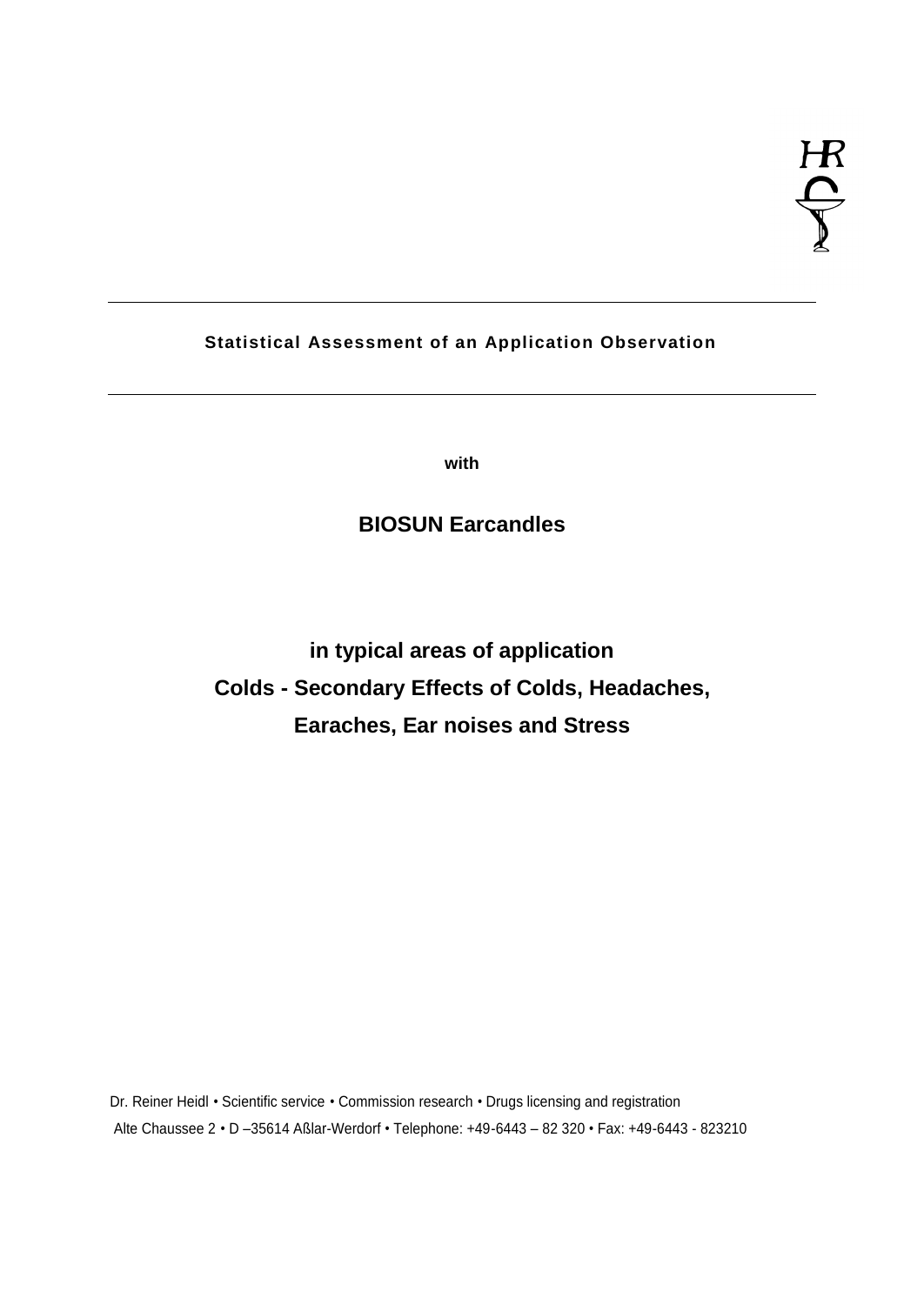# Index of Contents

| ſ<br>н<br>⊸ |
|-------------|
|-------------|

| 1.  | Introduction                              | $\overline{2}$ |
|-----|-------------------------------------------|----------------|
| 2.  | Patients taking part                      | $\overline{2}$ |
| 2.1 | Diagnoses and accompanying illness        | 3              |
| 3.  | Dosage and length of treatment            | $\overline{4}$ |
| 3.1 | Time of consultation, length of treatment | $\overline{4}$ |
| 3.2 | <b>Dosage</b>                             | $\overline{4}$ |
| 4.  | Efficacy                                  | 5              |
|     | 4.1 Acute conditions                      | 8              |
|     | 4.2 Chronic conditions                    | 13             |
| 4.3 | <b>Efficacy assessment</b>                | 16             |
| 5.  | Tolerance                                 | 16             |
|     | 5.1 Tolerance assessment                  | 17             |
| 6.  | Summary                                   | 18             |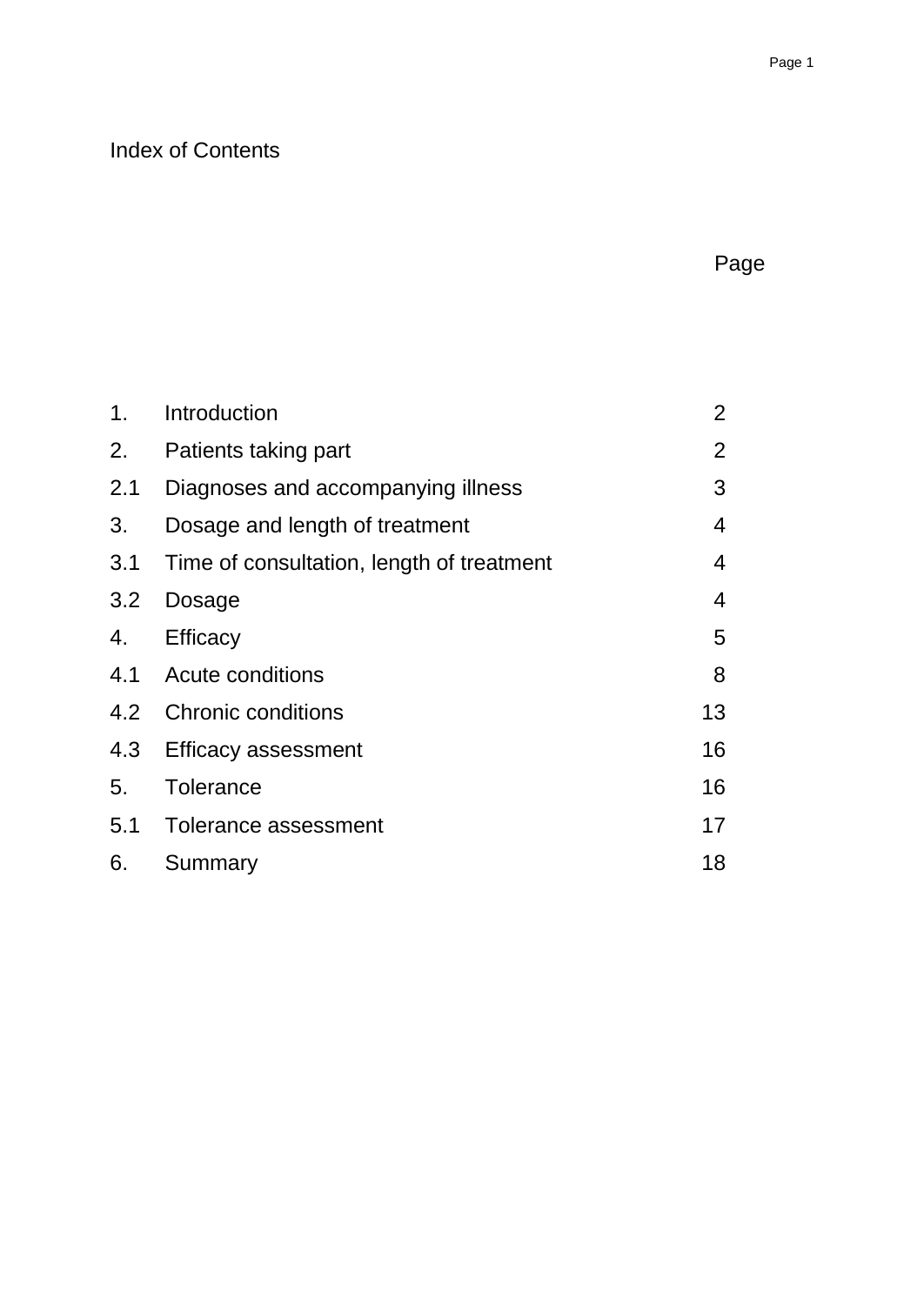### **1. Introduction**

In 11 test centres 78 patients were hospitalised with colds, ear noises, headaches, secondary effects of colds, earaches and stress symptoms in an application observation with BIOSUN ear candles between February and June 2000.

The aim of this investigation was to update and complete through further empirical reports the level of knowledge in the application of the medical product BIOSUN ear candles in the typical application areas of colds and its secondary effects, headaches, earache, ear noises, and stress symptoms. In addition knowledge was to be gained of the acceptance of the product under everyday practice conditions.

The accumulated knowledge gained in the context of this therapeutic application was recorded by the investigators and entered in a report sheet.

In accordance with the terms of the investigation, only descriptive statistical procedures were used by way of comparison. The application of inductive methods was not indicated. An "Intention to Treat" evaluation was carried out, which means that all patients were considered on whom at least one ear candle was applied.

### **2. Patients who took part**

Those who took part in the study numbered 78 patients, of whom 30 were men (38.5%) and 48 were women (61.5%), who suffered from colds, ear noises, headaches, secondary effects of colds, earaches and stress symptoms.



The age of the patients varied between 3 and 91 with an average of 43 years and a standard deviation of 23.6 years. 19 patients (24.4%) were under 20 years

of age, 7 patients (9%) were between 21 and 30 years, and 10 patients (12.8%) were between 31 and 40 years of age. The second largest groups were those between 41 and 50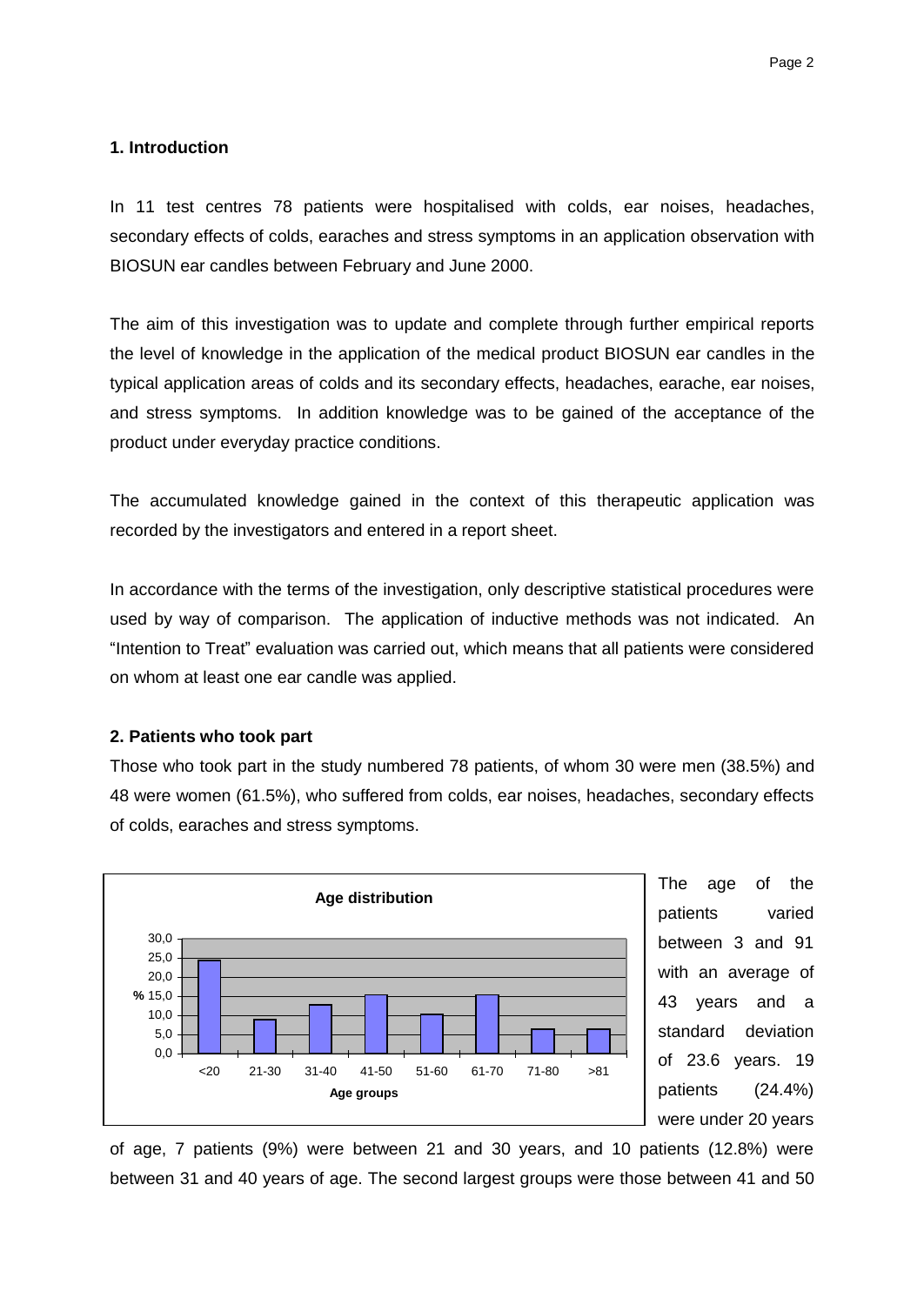years and 50 to 70 years, with 12 patients in each group (15.4%). There were 8 patients between 51 and 60 years. There were also 5 patients apiece (6.4%) between 71 and 80 years and over 81 years. The men with an average age of 35 years (22.5) were 13 years younger than the women with 48 years (22.6).

#### **2.1 Diagnoses and Accompanying Illnesses**

 According to the study memorandum the main prescriptive diagnoses were 37 patients who were recorded as having colds, 28 as having ear noises, 35 as having headaches, 34 as having secondary effects of colds, 19 as having earache and 29 patients suffering stress symptoms. Multiple ailments were possible.



A single diagnosis was made in the case of 20 patients, two diagnoses in the case of 24 patients. Triple diagnoses were made in the case of 15 patients and four diagnoses in the case of 12 patients. 4 patients were diagnosed with five ailments and 1 patient suffered from all of them.

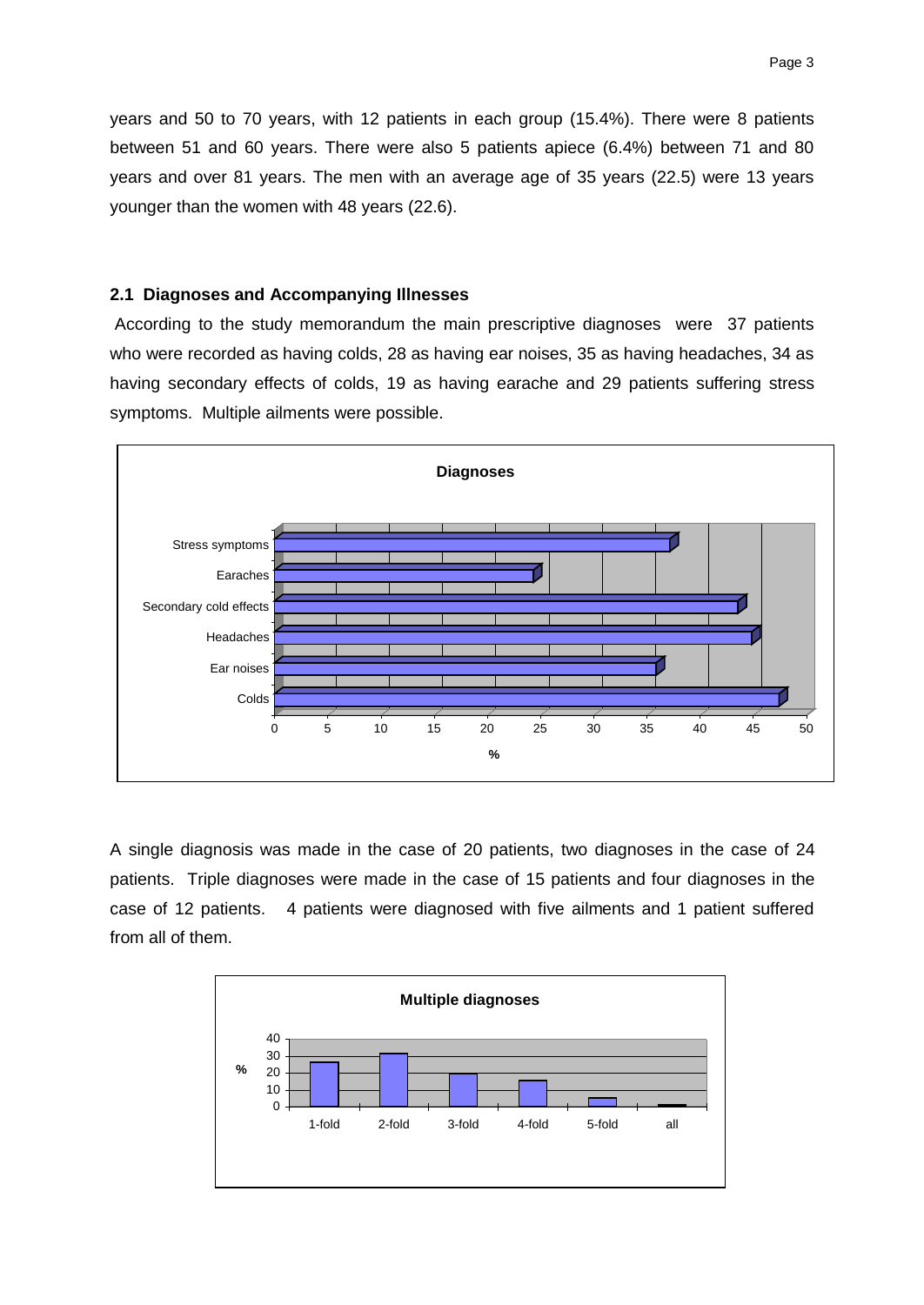Patients were excluded from treatment who had a perforated ear drum and implanted tympanic cavity wash tubes, ear infections (such as otitis media acuta and otitis externa), high temperature > 38° C, mastoiditis, ear skin diseases as well as in the auditory canal (such as eczema and fungus infections).

The previous long-term medication for existing illnesses was to be continued. The use was documented with the names of drugs and a more precise dosage. As far as the area of the ear candle application was concerned, no further medicinal treatment took place.

#### **3. Dosage and Length of Treatment**

#### **3.1 Time of Consultation, Length of Treatment**

In accordance with the essence of an application observation no fixed time schedule was given to the investigator for the start or finish of the investigation. The length of time for treatment and for observation was determined by the individual symptoms of the patient. It was of an average of 23.3 days, 14.6 days at a minimum length of 1 day, and a maximum length of 75 days' treatment. The patient groups were almost equally divided into treatment lengths of 40 days. 5 patients needed between 41 and 50 days, and 3 patients over 51 days to 75 days.



#### **3.2 Dosage**

1 application daily was recommended as normal dosage for acute illnesses. In such cases of acute illnesses the first control examination was already undertaken after 3 application days, and the final examination after 7 days, and up to a maximum of 10 application days. In the case of chronic illnesses a longer investigative time was naturally indicated. The usual dosage was recommended in such a case with 1 application three times a week over a period of 4 weeks. The first control examination was to take place after 6 days of treatment,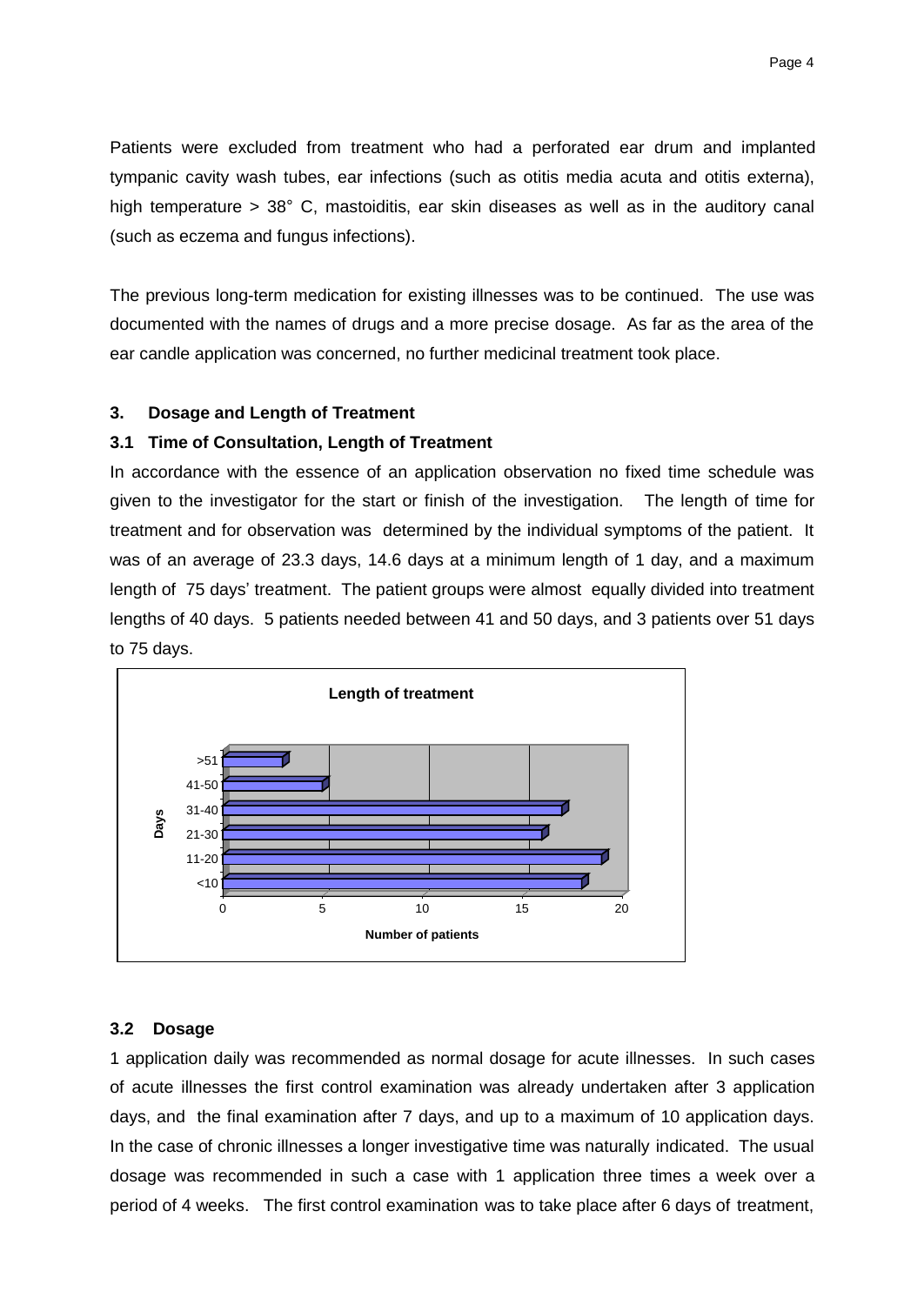and the final examination after 12 days of treatment. In fact the average application frequency was 9.1 3.3 ear candles per patient. In the case of one patient only 1 ear candle was used, and yet in the case of 3 patients 15 ear candles were used.



#### **4. Efficacy**

Before the treatment started, and at both the subsequent consultations, the patient was asked about acute symptoms of "transferred nasal respiration" (respiratory obstruction), "nasal discharge", "pressure in the head or ears", "hearing disability", "temperature", "feeling of illness", "headaches" and "earache". Within the chronic symptoms questions were put relating to "noises in the ear" and stress symptoms, such as "tension", "insomnia", "intellectual impairment"and "feelings of anxiety". The designated degrees of intensity were "none", "slight", "moderate", "severe". In addition a spontaneous reaction could be described in freely after each ear candle application.

In the case of 75 of the 78 patients involved in the study, spontaneous reactions were described immediately after the application of the ear candle. One patient mentioned an ear allergy, and the ear candle application was suspended after the first application in the case of a female patient because the treatment was "unpleasant" for her. Another patient mentioned only "a slight improvement". The remaining 75 patients described the application in terms of a positive, therapeutically spontaneous reaction, such as ""relaxing", "a feeling of warmth", "disappearance of pressure", "freedom from pain" and a short-term increase in nasal discharge.

The intensity of the complaint was expressed as a sum score at the start of the treatment, as well as at both the subsequent consultations.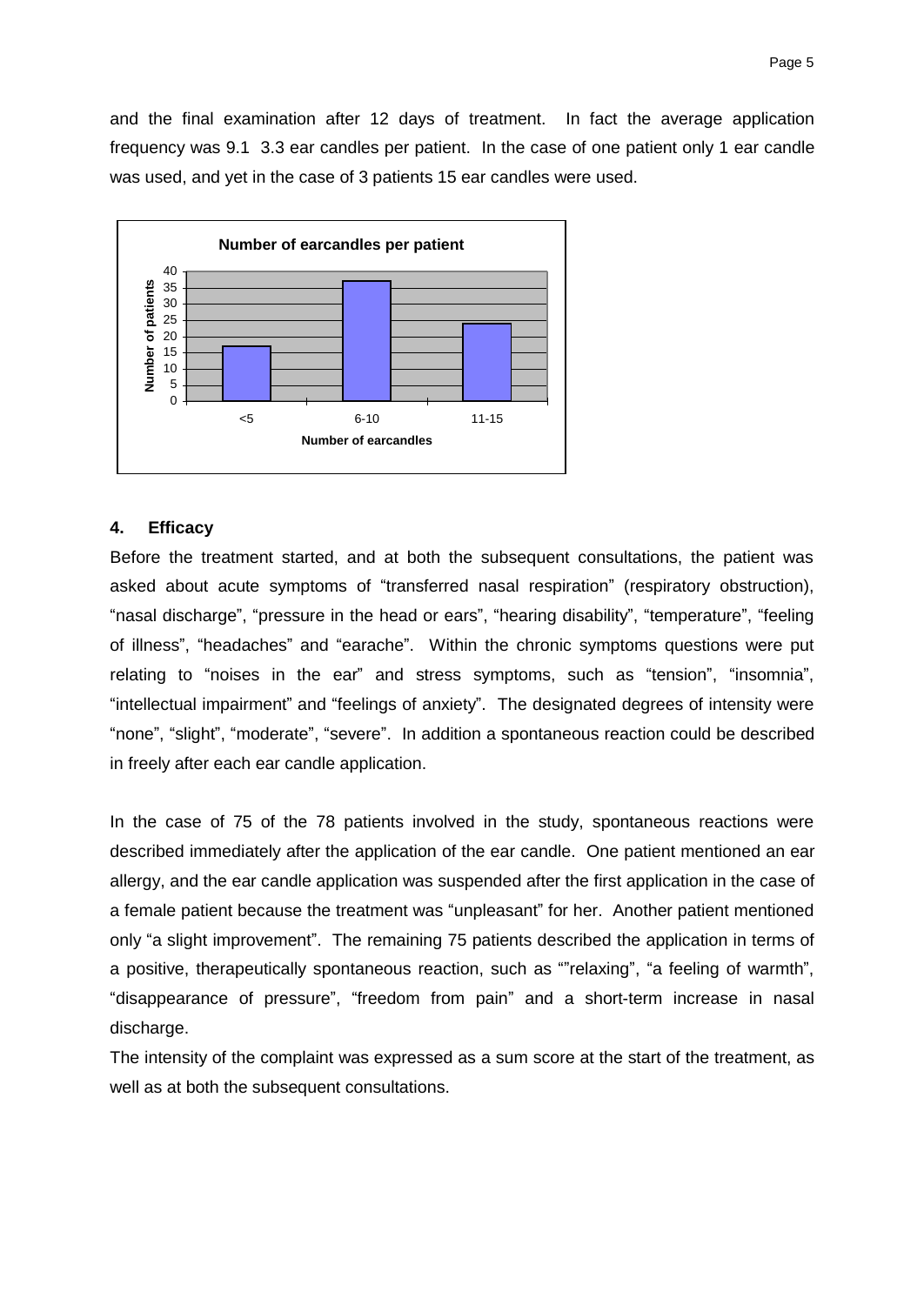|                             | <b>Admission</b> | $\overline{1}^{\rm st}$ test | <b>Conclusion</b> |
|-----------------------------|------------------|------------------------------|-------------------|
| <b>Temperature</b>          | 17               |                              |                   |
| <b>Impaired respiration</b> | 99               | 49                           | 17                |
| Nasal discharge             | 89               | 45                           | 15                |
| <b>Pressure</b>             | 154              | 62                           | 15                |
| <b>Hearing impairment</b>   | 75               | 34                           | 15                |
| <b>Feeling unwell</b>       | 107              | 36                           | 8                 |
| <b>Headache</b>             | 106              | 39                           | 9                 |
| <b>Earache</b>              | 64               | 8                            | O                 |

Table : Sum scores of the acute complaints



The sum score course shows a very differentiated picture of the acute conditions in the progress of the symptoms. Over the course of the treatment the sum score declines continually at all questions relating to particular complaints, from the first control test right up to the final test, which indicates a lessening of the symptoms.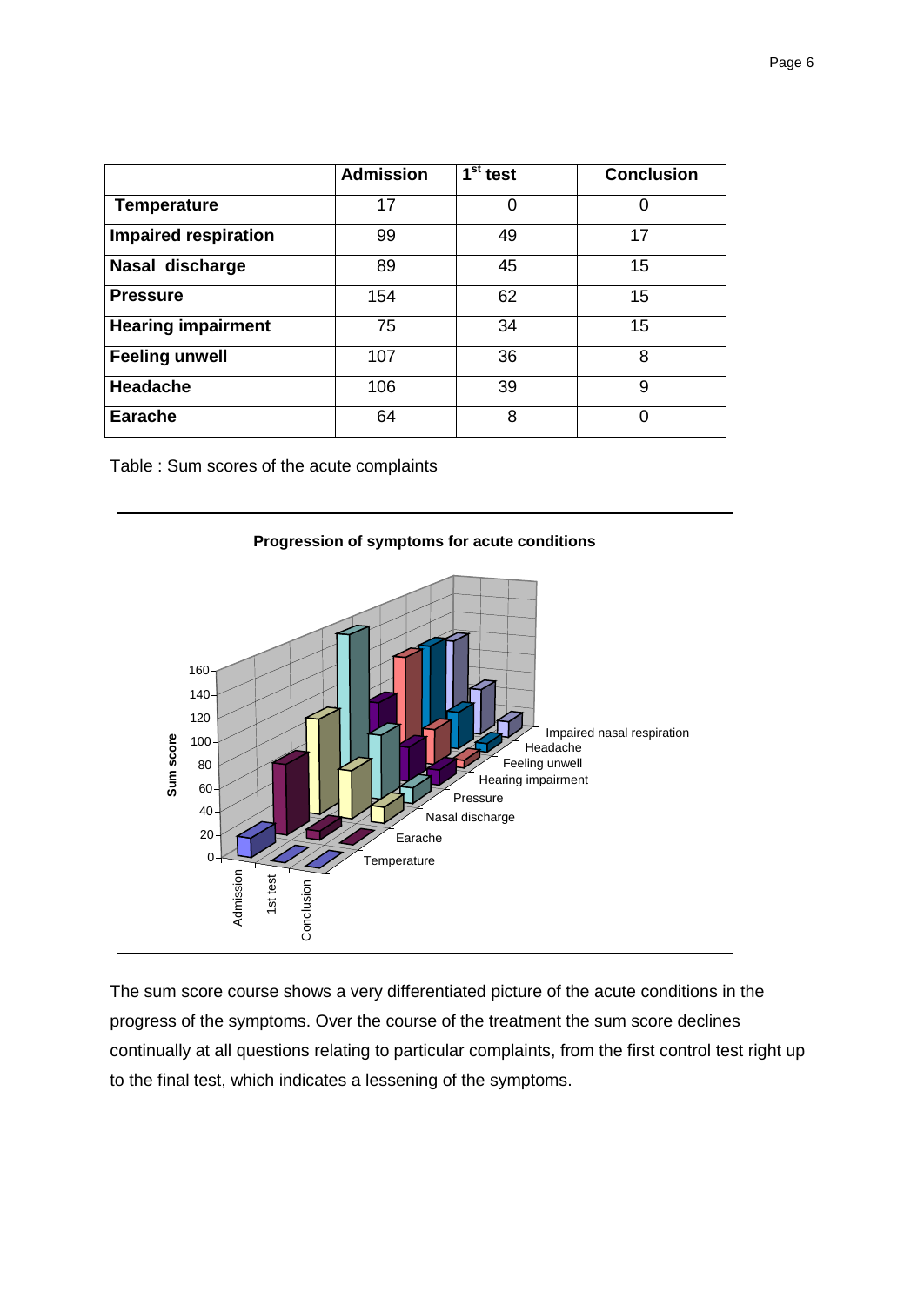|                         | Admission   1st test |    | <b>Conclusion</b> |
|-------------------------|----------------------|----|-------------------|
| Ear noises              | 56                   | 36 | 24                |
| <b>Tension</b>          | 92                   | 64 | 36                |
| Insomnia                | 76                   | 54 | 36                |
| Intellectual impairment | 73                   | 56 | 40                |
| <b>Nervousness</b>      | 83                   | 59 |                   |

Table 2: Sum score of the chronic symptoms



The course of the sum scores of chronic symptoms is not as intense as the acute conditions. Although the score sums on admission remain throughout at a lower level than at acute conditions, the lessening of the score sums under treatment is considerably shallower than with these chronic conditions. At the end of the treatment the sum score remains at a relatively high level.

The sum score medium can only give a general picture of the course of a symptom. To bring about a differentiated point of view the intensity of the individual symptoms was compared with three observation times in Table 3. In this way the percentage of patients was recorded whose intensity was described as "none or not present", "slight", "medium" and "severe". The degree of intensity for each symptom can thereby be described at each particular time of observation.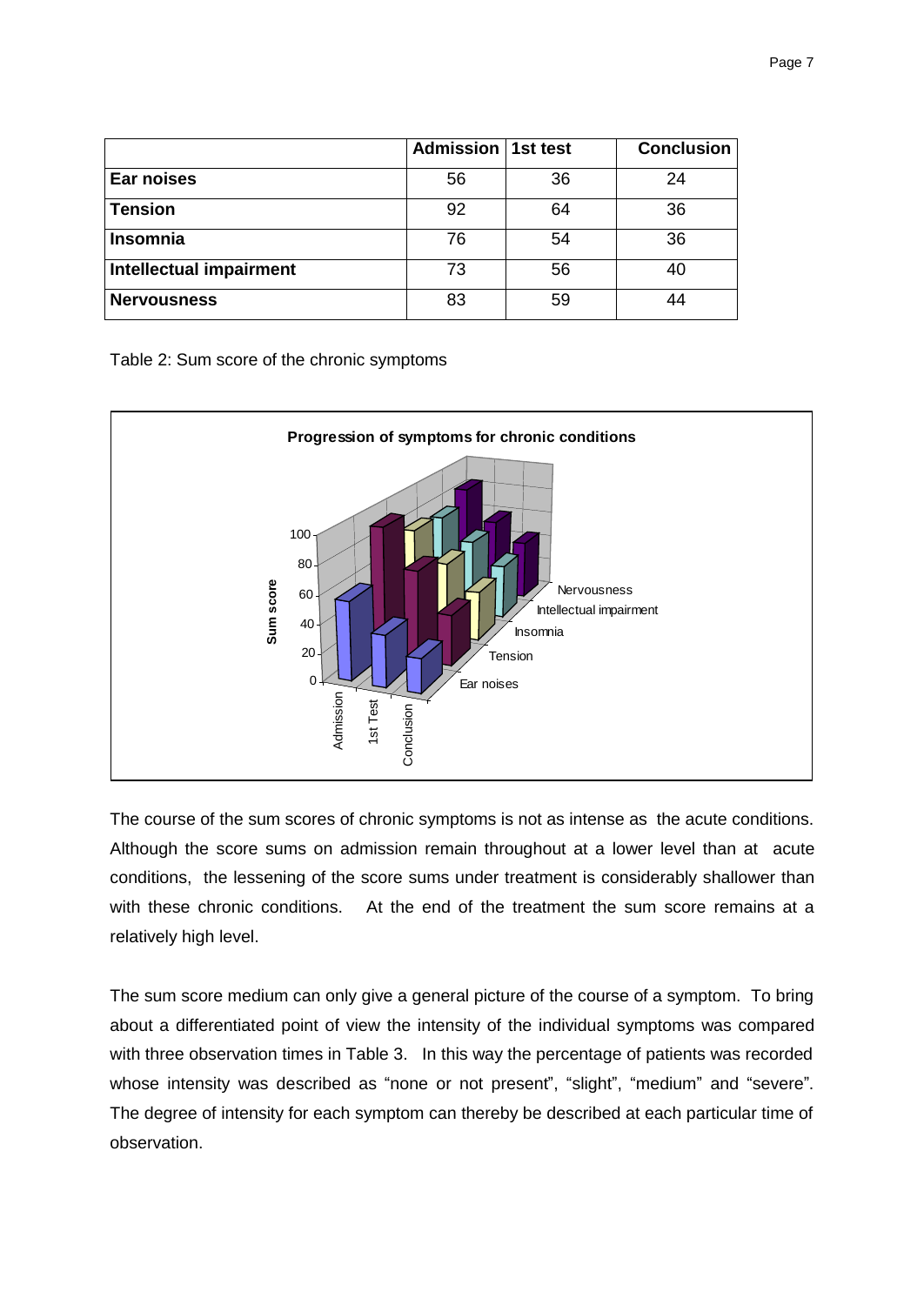# **4.1 Acute Conditions**

|                               | <b>Percentage Symptom Intensity</b> |           |             |                  |  |  |
|-------------------------------|-------------------------------------|-----------|-------------|------------------|--|--|
| <b>Impaired Nasal Respir.</b> | none                                | slight    | moderate    | severe           |  |  |
| <b>Start</b>                  | 42,3                                | 14,1      | 17,9        | 25,6             |  |  |
| $1st$ test                    | 49,4                                | 37,7      | 13,0        | 0                |  |  |
| Conclusion                    | 78,4                                | 20,3      | 1,4         | 0                |  |  |
| <b>Nasal discharge</b>        |                                     |           |             |                  |  |  |
| <b>Start</b>                  | 43,6                                | 20,5      | 14,1        | 21,8             |  |  |
| $1st$ test                    | 51,9                                | 37,7      | 10,4        | $\mathbf 0$      |  |  |
| Conclusion                    | 81,1                                | 17,6      | 1,4         | 0                |  |  |
| <b>Pressure</b>               |                                     |           |             |                  |  |  |
| <b>Start</b>                  | 9,1                                 | 22,1      | 28,6        | 40,3             |  |  |
| $1st$ test                    | 37,7                                | 44,2      | 18,2        | 0                |  |  |
| Conslusion                    | 83,8                                | 12,2      | 4,1         | 0                |  |  |
| <b>Hearing Impairment</b>     |                                     |           |             |                  |  |  |
| <b>Start</b>                  | 50,0                                | 20,5      | 12,8        | 16,7             |  |  |
| $1st$ test                    | 70,1                                | 19,5      | 6,5         | 3,9              |  |  |
| Conclusion                    | 89,0                                | 4,1       | 4,1         | 2,7              |  |  |
| <b>Temperature</b>            |                                     |           |             |                  |  |  |
| <b>Start</b>                  | 82,1                                | 14,1      | 3,8         | $\overline{0}$   |  |  |
| $1st$ test                    | 100,0                               | $\pmb{0}$ | $\mathbf 0$ | 0                |  |  |
| Conclusion                    | 100,0                               | $\pmb{0}$ | $\pmb{0}$   | 0                |  |  |
| <b>Feeling unwell</b>         |                                     |           |             |                  |  |  |
| <b>Start</b>                  | 30,8                                | 21,8      | 26,9        | 20,5             |  |  |
| $1st$ test                    | 61,0                                | 33,8      | 2,6         | 2,6              |  |  |
| Conclusion                    | 90,5                                | 8,1       | 1,4         | 0                |  |  |
| Headache                      |                                     |           |             |                  |  |  |
| <b>Start</b>                  | 31,6                                | 19,7      | 26,3        | 22,4             |  |  |
| $1st$ test                    | 59,2                                | 30,3      | 10,5        | $\boldsymbol{0}$ |  |  |
| Conclusion                    | 89,2                                | 9,5       | 1,4         | 0                |  |  |
| <b>Earache</b>                |                                     |           |             |                  |  |  |
| <b>Start</b>                  | 63,6                                | 6,5       | 13,0        | 16,9             |  |  |
| 1 <sup>st</sup> test          | 89,6                                | 10,4      | $\mathbf 0$ | 0                |  |  |
| Conclusion                    | 100,0                               | 0         | $\pmb{0}$   | 0                |  |  |

Table 3: Degree of intensity of the acute symptoms in percentages at the time of each observation.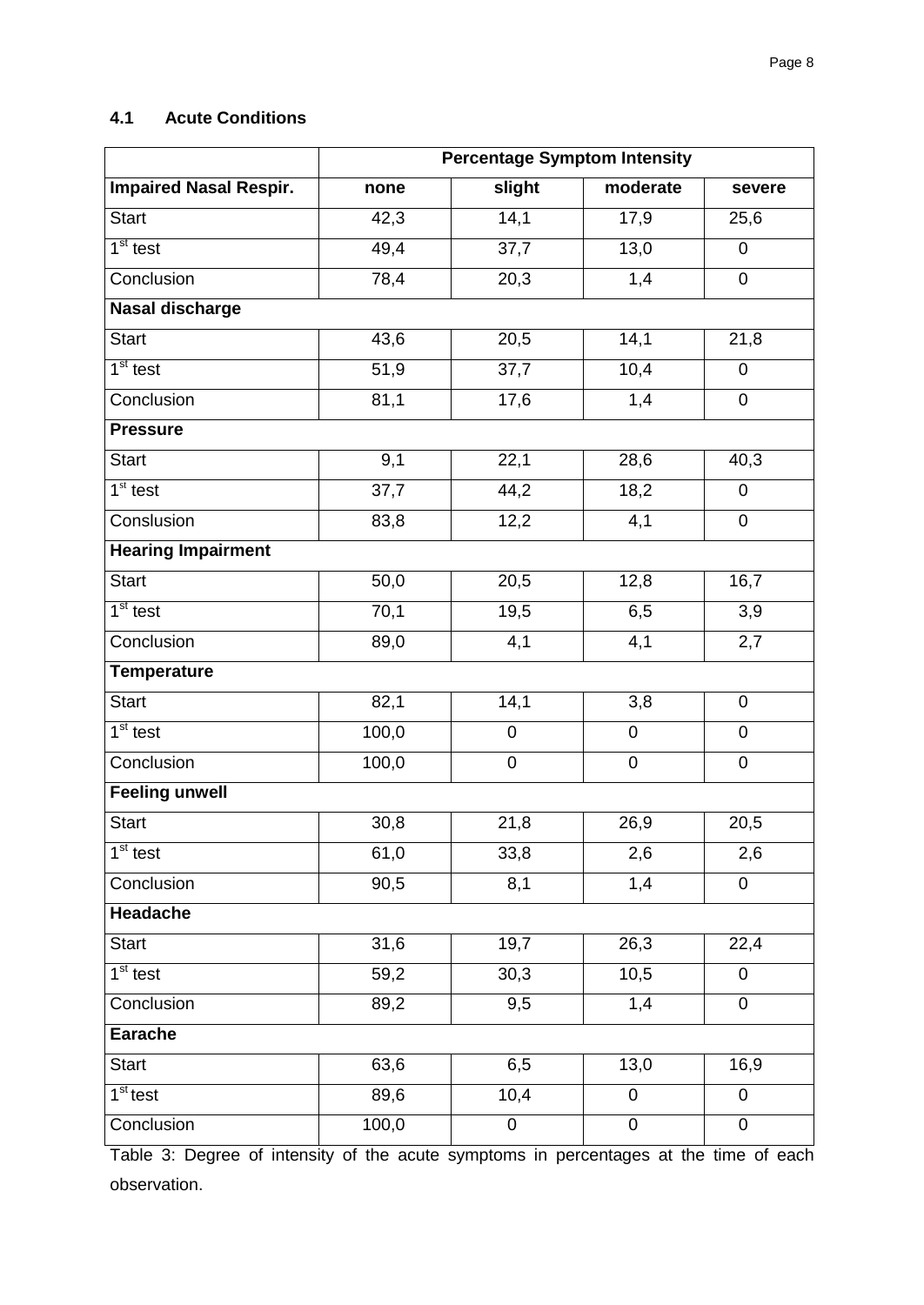Page 9

The individual symptom intensities can be divided into two groups. In one group, consisting of symptoms of "pressure, "headache", "feeling unwell", "nasal discharge" and "impaired breathing", there was at the beginning of the treatment more than a 20% "severe" impairment noticeable as the highest score value. Up to the first control test the intensity of the symptom shifts from "severe" to "moderate", and especially to "slight", while the increase in the area of "no complaints" turns out very moderately at this time of observation. Only at the final test, where in no case were there more severe complaints mentioned, the percentage share of expressions of "moderate" and "slight" shifted in particular towards "no complaints".



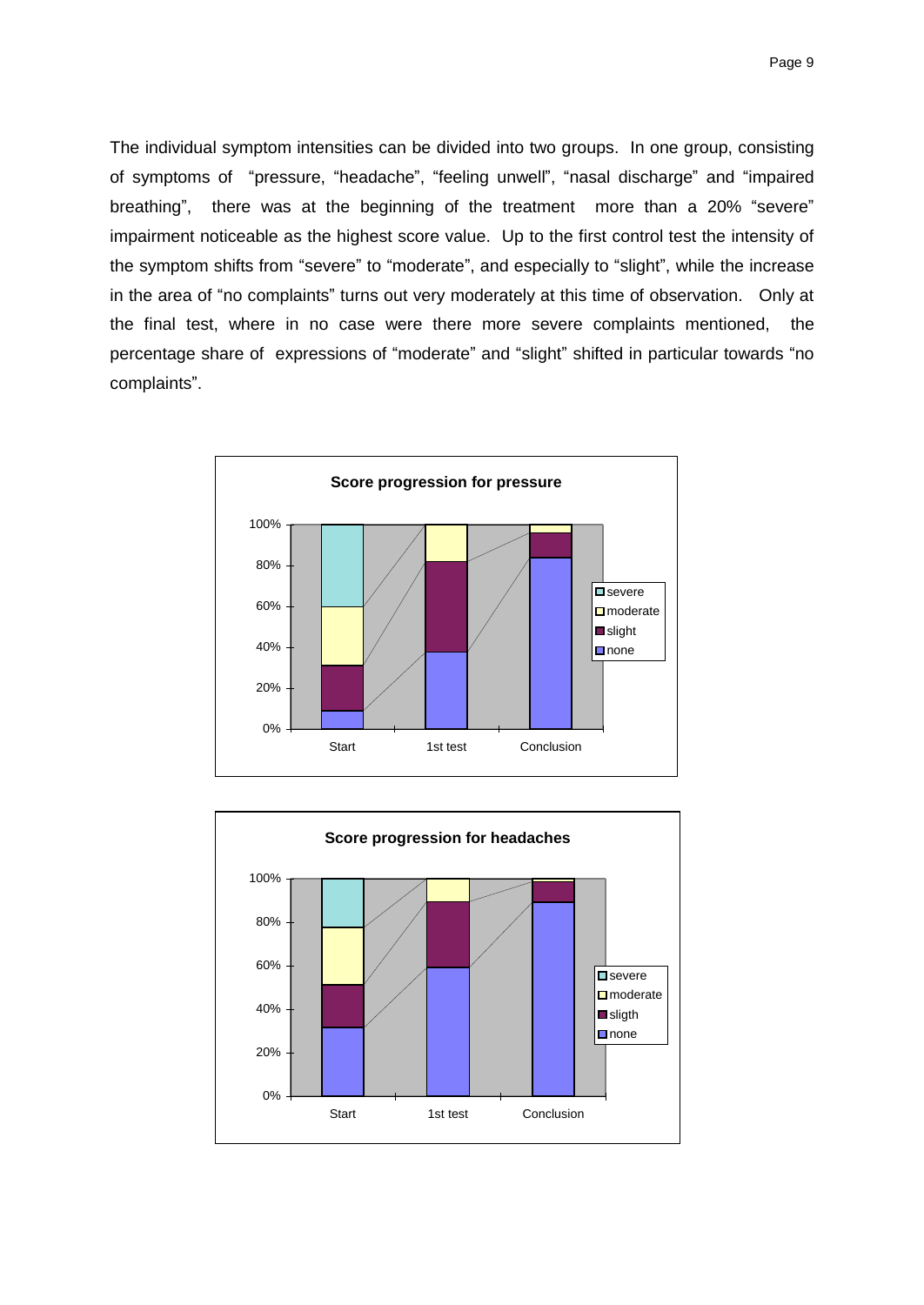



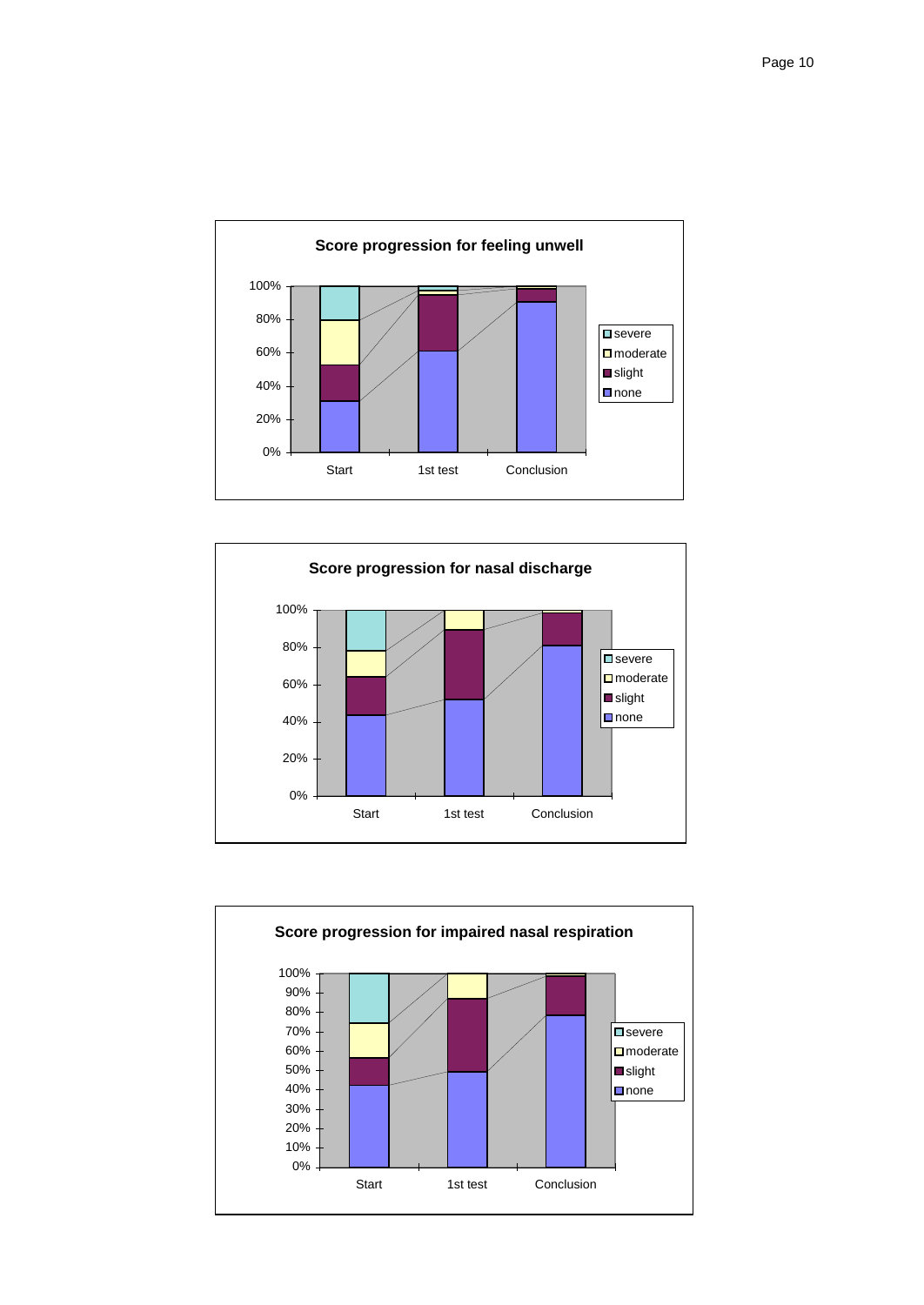In a second group consisting of symptoms of "hearing impairment", "earache" and "high temperature" this development is not so clearly pronounced. Already at the start of treatment nearly 50% of cases expressed "no complaints". As the intensity of the symptoms was not especially characteristic, over 70% of the cases could be indicated as experiencing "no complaints" already after the first test. A genuine shift of percentage expressions from "severe" through the intermediate stages to "no complaints" did not take place in this symptom group, with the exception of "hearing impairment". In contrast to all other symptoms there was still a severe hearing impairment in 2.7% cases at the final test as well. The symptom intensities of "severe", "moderate" and "slight" in fact declined continuously during the course of the three consultations, but still persisted in the final test.

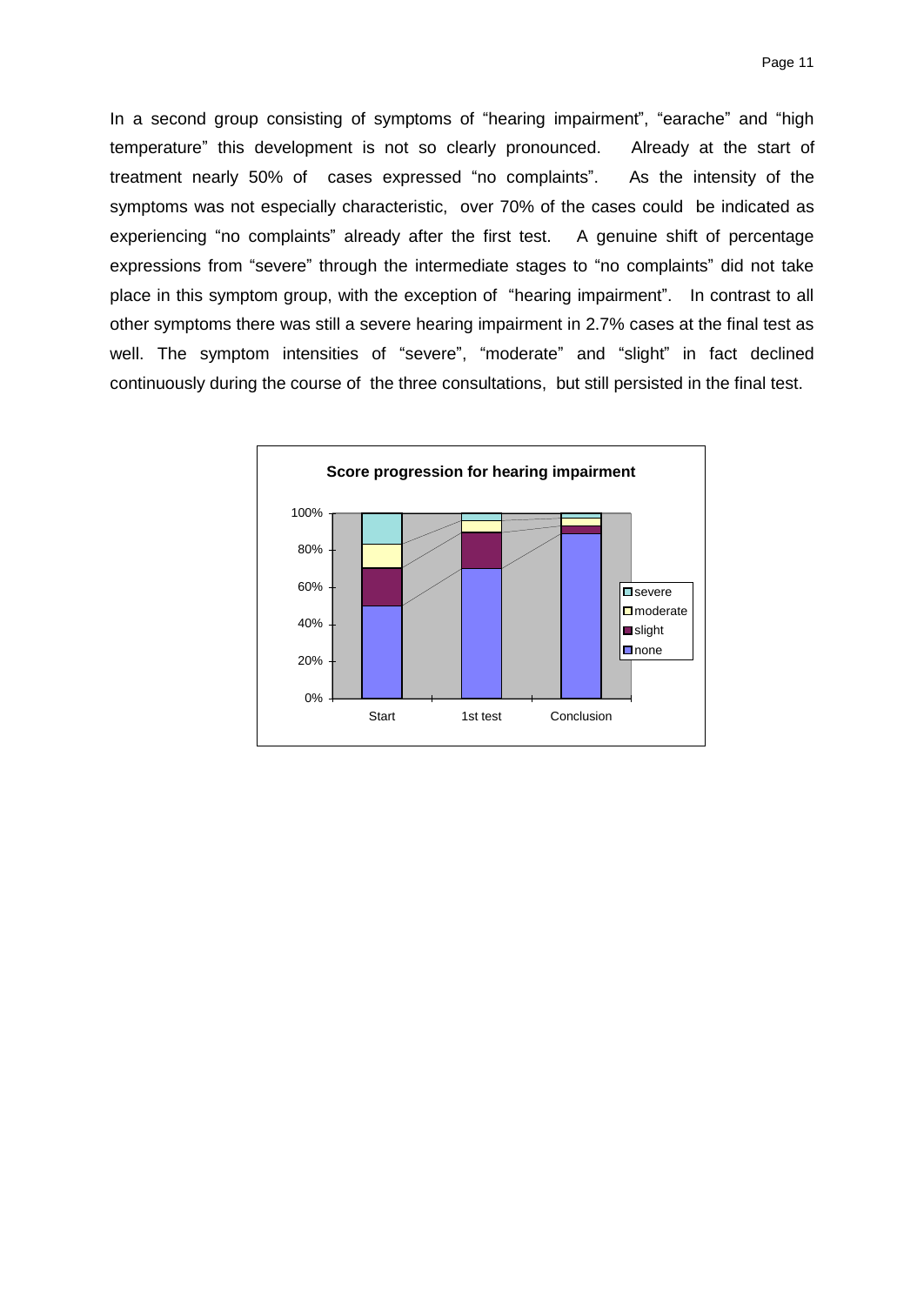



The acute conditions can be summarised by the effect of the symptoms of "pressure", "headache", "feeling unwell", "nasal discharge" and impaired breathing" as being clearly indicated. However, a spontaneous progression cannot be established. There is continuous improvement via the symptom intensities of "moderate" and "slight" right up to freedom from complaint.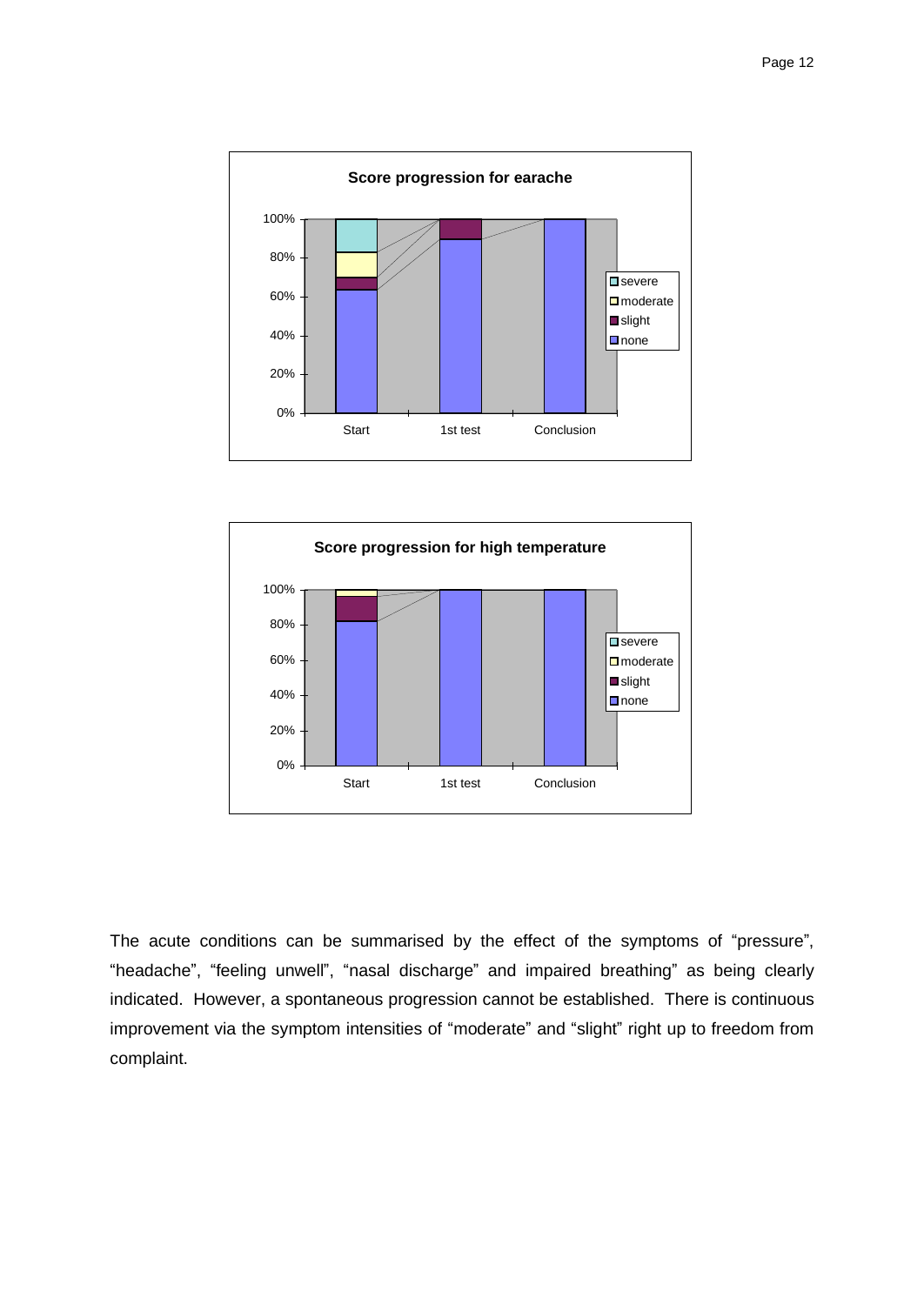## **4.2 Chronic Conditions**

In assessing the sum scores, the symptom improvement curve already showed a considerably shallower course than in the acute conditions. Even on completion of the final test there still remained 1% to 5% of cases of a "severe" nomination.

|                                | Symptom intensity in percent |        |          |        |  |  |
|--------------------------------|------------------------------|--------|----------|--------|--|--|
| Ear noises                     | none                         | slight | moderate | severe |  |  |
| <b>Start</b>                   | 63,6                         | 11,7   | 13,0     | 11,7   |  |  |
| 1 <sup>st</sup> test           | 68,0                         | 18,7   | 10,7     | 2,7    |  |  |
| Conclusion                     | 72,2                         | 23,6   | 2,8      | 1,4    |  |  |
| <b>Tension</b>                 |                              |        |          |        |  |  |
| <b>Start</b>                   | 38,5                         | 20,5   | 25,6     | 15,4   |  |  |
| $1st$ test                     | 46,8                         | 31,2   | 14,3     | 7,8    |  |  |
| Conclusion                     | 63,5                         | 28,4   | 4,1      | 4,1    |  |  |
| <b>Insomnia</b>                |                              |        |          |        |  |  |
| <b>Start</b>                   | 49,4                         | 16,9   | 19,5     | 14,3   |  |  |
| $1st$ test                     | 57,1                         | 24,7   | 9,1      | 9,1    |  |  |
| Conclusion                     | 68,9                         | 18,9   | 6,8      | 5,4    |  |  |
| <b>Intellectual impairment</b> |                              |        |          |        |  |  |
| <b>Start</b>                   | 54,5                         | 15,6   | 10,4     | 19,5   |  |  |
| $1st$ test                     | 57,1                         | 23,4   | 9,1      | 10,4   |  |  |
| Conclusion                     | 63,5                         | 21,6   | 12,2     | 2,7    |  |  |
| <b>Nervousness</b>             |                              |        |          |        |  |  |
| <b>Start</b>                   | 44,2                         | 23,4   | 13,0     | 19,5   |  |  |
| 1 <sup>st</sup> test           | 51,3                         | 26,3   | 15,8     | 6,6    |  |  |
| Conclusion                     | 60,8                         | 23,0   | 12,2     | 4,1    |  |  |

Table 4: Degree of intensity of chronic symptoms in percentage at particular observation times.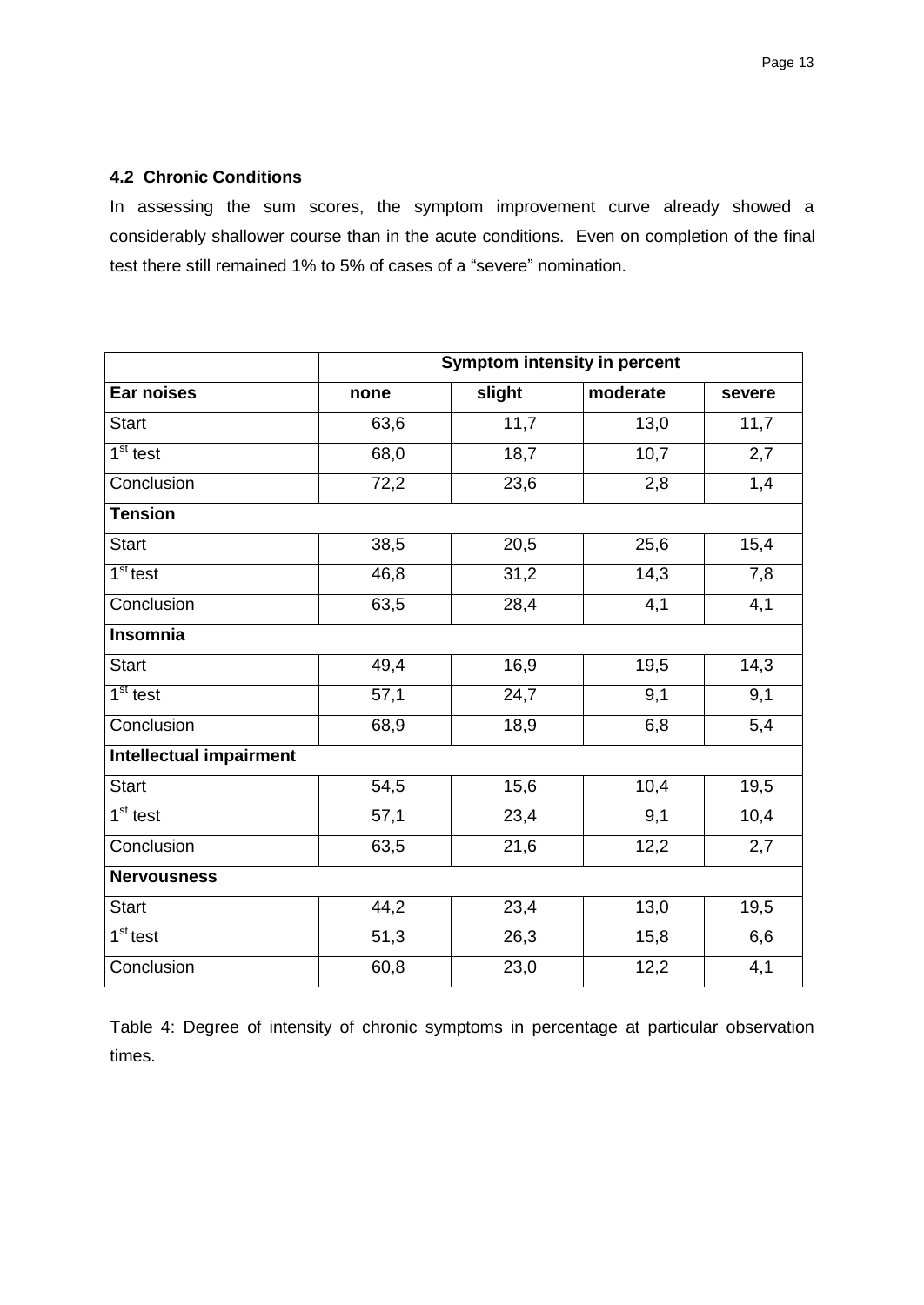Only in the "tension" symptom, which, when the patient was asked, included "a feeling of tension, trembling, restlessness, exhaustion and nervousness" could a marked increase in freedom of complaint be achieved from 38.5% at the start to 63.5% at the end. The score progression shows a similar picture to the one in acute conditions through the different stages of "severe" to "no complaints". In the remaining symptoms there are shifts in degree if intensity from "severe" to "moderate" and "slight". The percentage increase of the characteristic "no complaints" is, however, not so pronounced as in the treatment of acute conditions. As, on the other hand, symptom progression in the form of relative improvement of complaints could be established, the question that is asked is whether a longer treatment and/or observation time could be striven for in future tests in the area of chronic complaints.



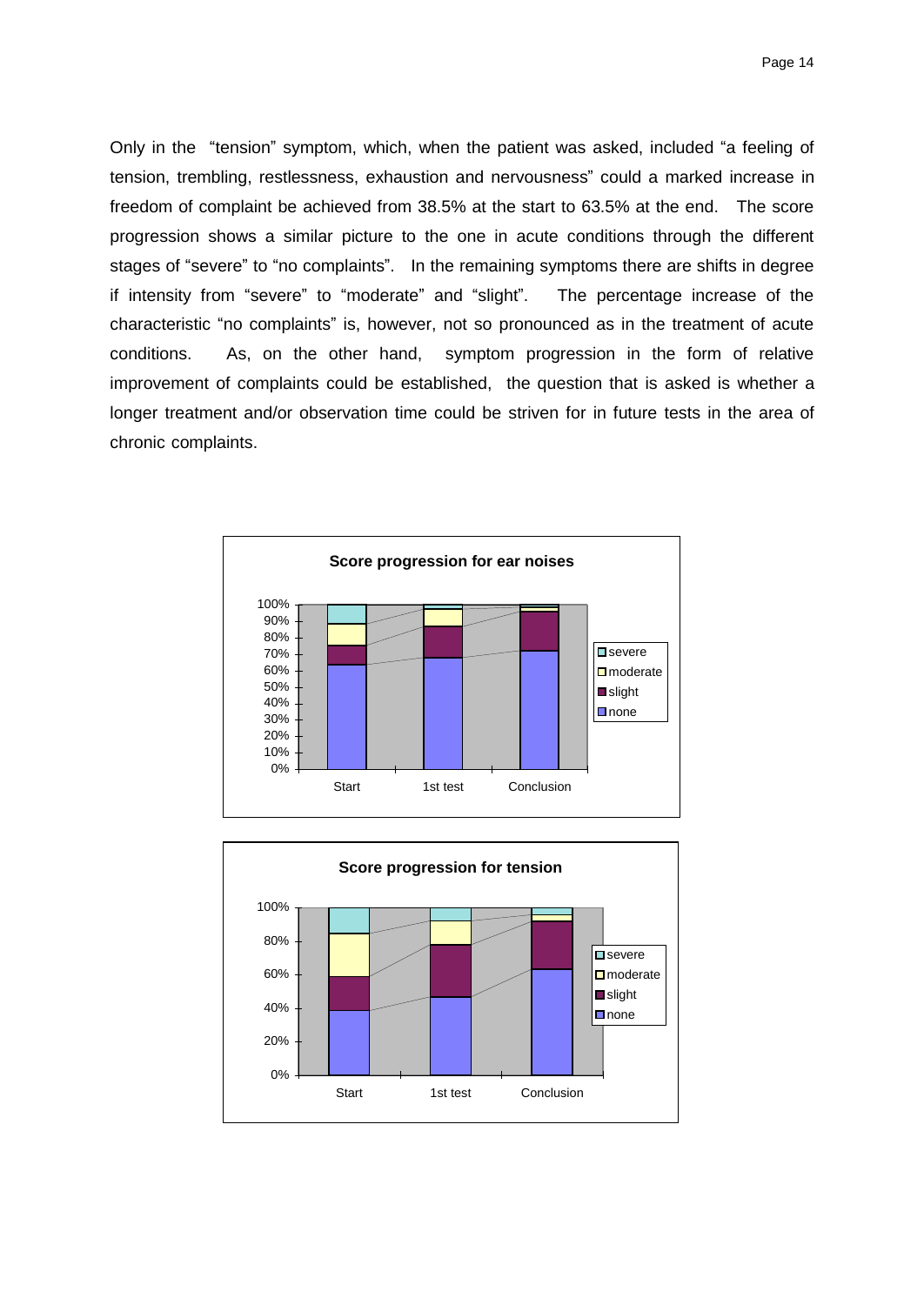



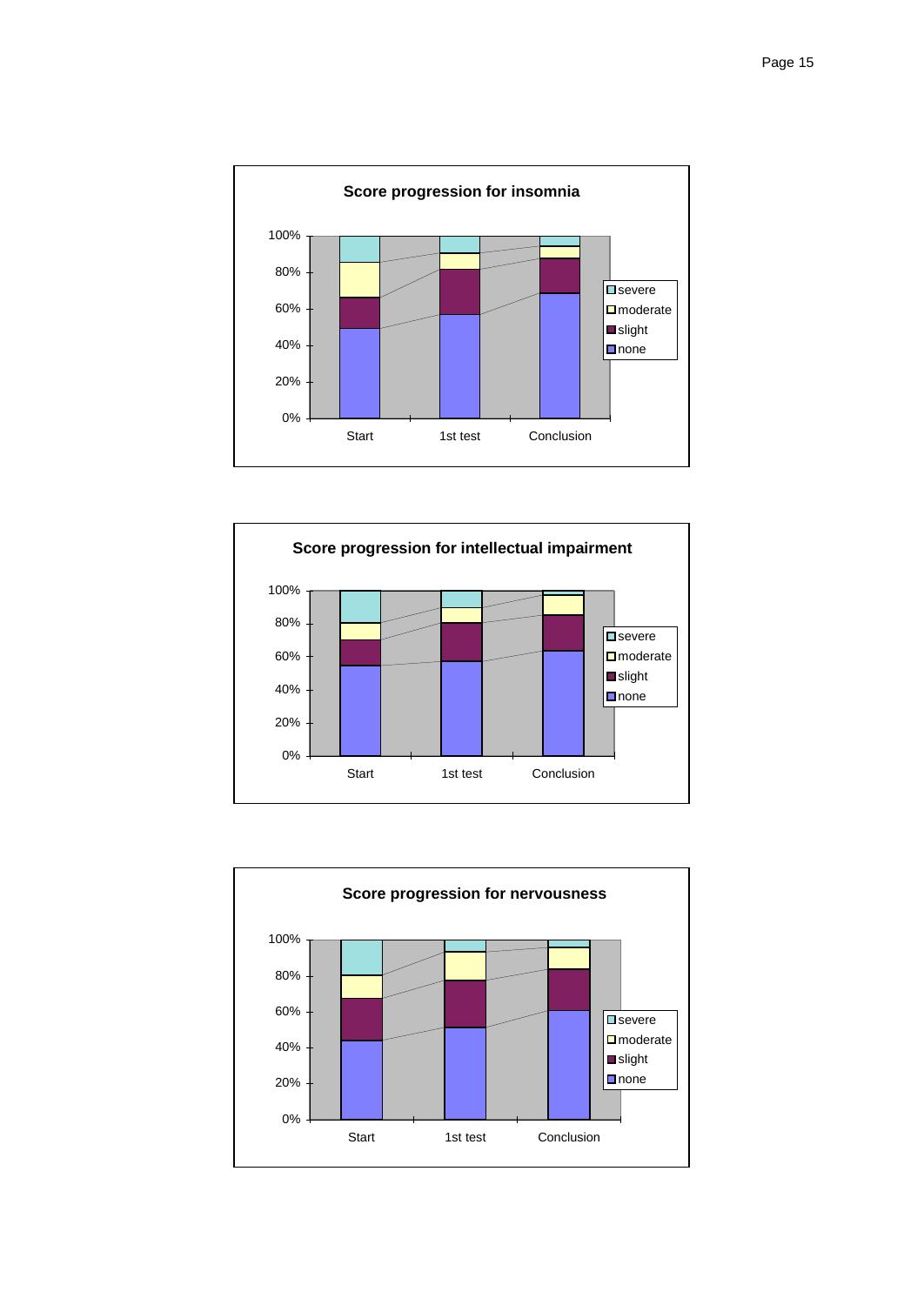#### **4.3 Efficacy Assessment**

In a concluding assessment both patients and investigators were asked to evaluate the efficacy with "very good", "good", "fair" or "no effect". In the overall efficacy assessment 93.3% of investigators and 89.7% of patients expressed the outcome as "very good" and "good". 2.6% of investigators and 3.8% of patients attributed no effect to the treatment.

|                | <b>Efficacy assessment</b>             |       |      |      |  |  |
|----------------|----------------------------------------|-------|------|------|--|--|
|                | fair<br>no effect<br>Very good<br>good |       |      |      |  |  |
| Investigator   | 65,4%                                  | 26,9% | 5,1% | 2,6% |  |  |
| <b>Patient</b> | 60,2%                                  | 29,5% | 6,5% | 3,8% |  |  |



#### **5. Tolerance**

The survey questionnaire asked about possible side effects and incompatibilities, as well as discontinued treatment. In all there were four non-desirable effects. In the case of a 14 year-old female patient an allergic reaction in the ear manifested itself after the  $9<sup>th</sup>$  dav of treatment, which improved after local ointment treatment. After an interval of 11 days the therapy was continued with two days of treatment. A 41 year old patient complained on the 2<sup>nd</sup> day of treatment of an irritation in the ear. He was treated locally with homeopathic ear drops. The therapy was continued without pause for a further ten days of treatment. The same picture appeared in the case of a 91 year-old female patient who also complained of an ear irritation on the  $2<sup>nd</sup>$  day of treatment and was treated locally with homeopathic ear drops. The therapy was also continued in this case over a further 7 days of non-stop treatment. A 31 year-old female patient complained of irritation of the ears on the  $1<sup>st</sup>$ ,  $4<sup>th</sup>$  and 10<sup>th</sup> davs of treatment. Local homeopathic ear drops were given. The three latter cases of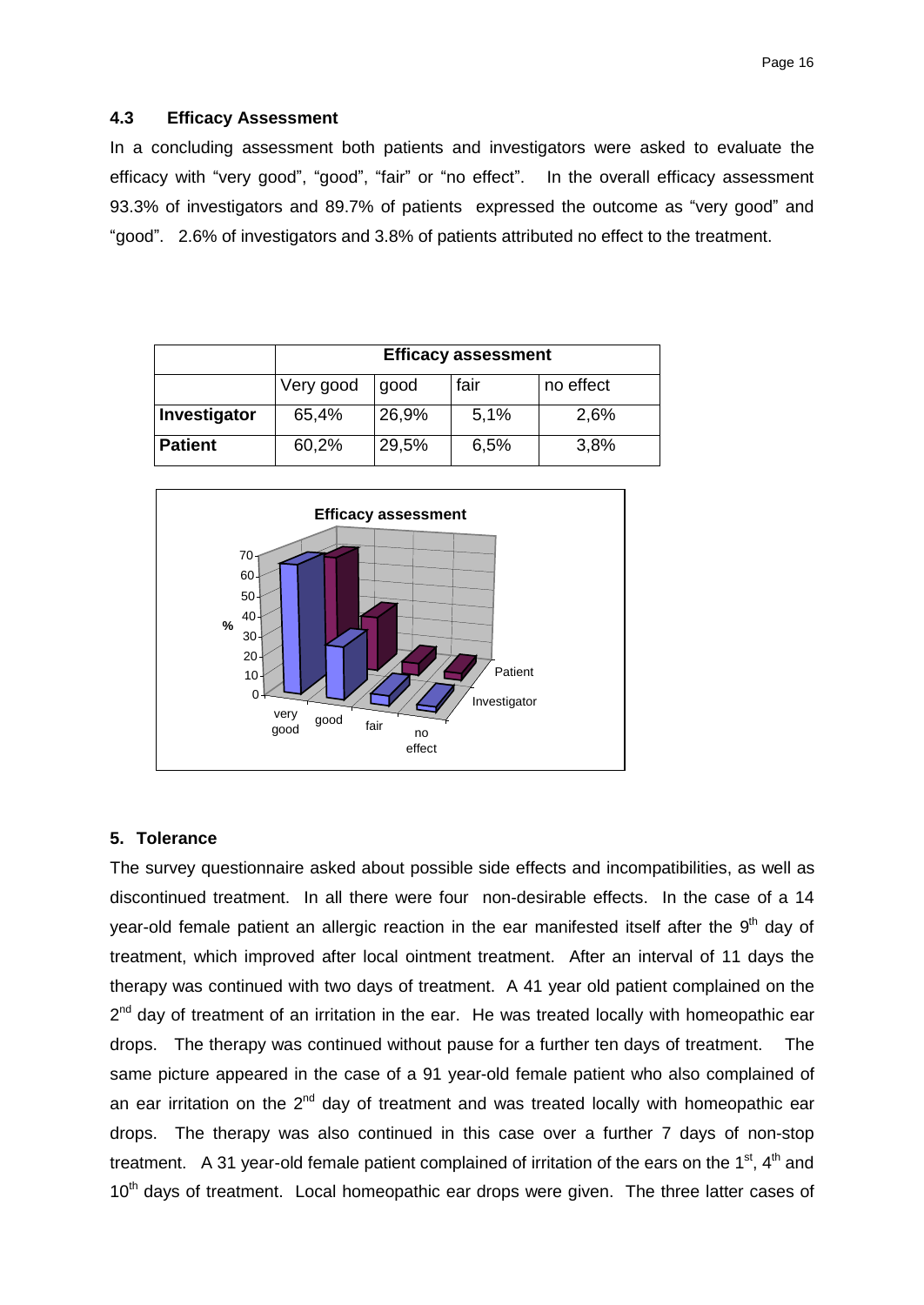ear irritation were all assigned to an investigator. No serious life-threatening incidents were observed.

In all there were 5 cases of discontinued treatments recorded. In two cases the patient was free of complaints after 5 or 6 days of treatment, so that they did not reappear for final treatment. In one case the therapy was discontinued after 4 treatment days because of antibiotic tonsillitis treatment. 1 patient discontinued treatment after 4 treatment days because of deteriorating headaches and severely restricted nasal respiration. 1 female patient discontinued the treatment after the first application because she found the treatment unpleasant.

#### **5.1 Assessment of Tolerance**

At the end of the investigation a tolerance assessment was made by investigators and patients whereby a selective evaluation could be made between "very good", "good", "fair" and "bad". In the overall tolerance assessment 91.1% of investigators and 89.8% of patients expressed themselves with "very good" and "good. 3.9% of investigators and 5.1% of patients adjudged the tolerance as "bad".

|                | <b>Tolerance assessment</b>            |      |      |      |  |  |
|----------------|----------------------------------------|------|------|------|--|--|
|                | fair<br>no effect<br>very good<br>good |      |      |      |  |  |
| Investigator   | 87,2%                                  | 3,9% | 5,1% | 3,9% |  |  |
| <b>Patient</b> | 82,1%                                  | 7.7% | 5,1% | 5,1% |  |  |

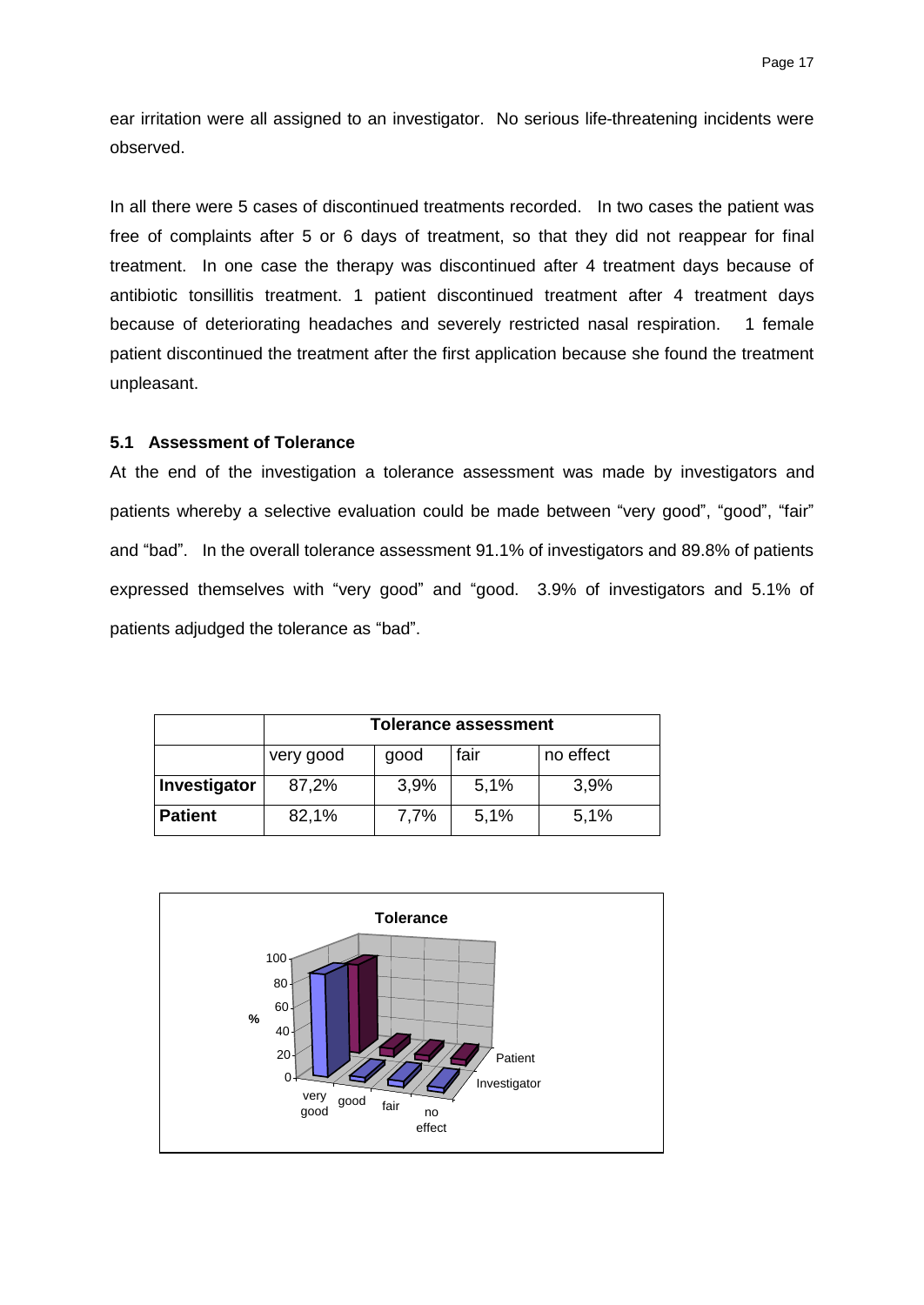#### **6. Summary**

In 11 test centres between February 2000 and June 2000 a total of 78 patients (30 men and 48 women), suffering from colds, noises in the ear, headaches, secondary effects of colds, earache and stress symptoms, were hospitalised for an observation application with BIOSUN ear candles. The age of the patients varied between 3 and 91 years with an average of 43  $\pm$ 23.6 years.

According to the study memorandum the main prescriptive diagnoses were for 37 patients who were recorded as having colds, 28 as having ear noises, 35 as having headaches, 34 as having secondary effects of colds, 19 as having earache and 29 patients as having stress symptoms. Multiple ailments were possible.

The length of treatment averaged 23.3 days  $\pm$  14.6 days with a minimum length of 1 day and a maximum therapy period of 75 days. The average application frequency was  $9.1 \pm 3.3$  ear candles per patient. With a single patient only 1 ear candle was applied and with 3 patients 15 ear candles were used.

Before the treatment started, and at both the subsequent consultations, the patient was asked about acute symptoms of "transferred nasal respiration" (respiratory obstruction), "nasal discharge", "pressure in the head or ears", "hearing disability", "high temperature", "a feeling of illness", "headaches"and "earache". Within the chronic symptoms questions were put relating to "noises in the ear" and stress symptoms, such as "tension", "insomnia", "intellectual impairment"and "feelings of anxiety". The designated degrees of intensity were "none", "slight", "moderate", "severe".

With all the symptoms about which questions were asked, the sum score continuously declined during the course of the treatment from the time of the  $1<sup>st</sup>$  test to the final test, which indicates a lessening of the symptoms. In the individual intensity symptoms there are varying differences in the course of the therapy. Acute complaint conditions become continuously less severe to the point of no complaints. Chronic conditions become milder in their individual intensity.

In the overall efficacy assessment 93.3% of investigators and 89.7% of patients gave a verdict of "very good" and "good". "No effect"was the verdict of 2.6% of investigators and 3.8% of patients. In the matter of tolerance assessment 91.1% of investigators and 89.8% of patients adjudged it "very good" and "good". 3.9% of investigators and 5.1% of patients judged the tolerance to be "bad".